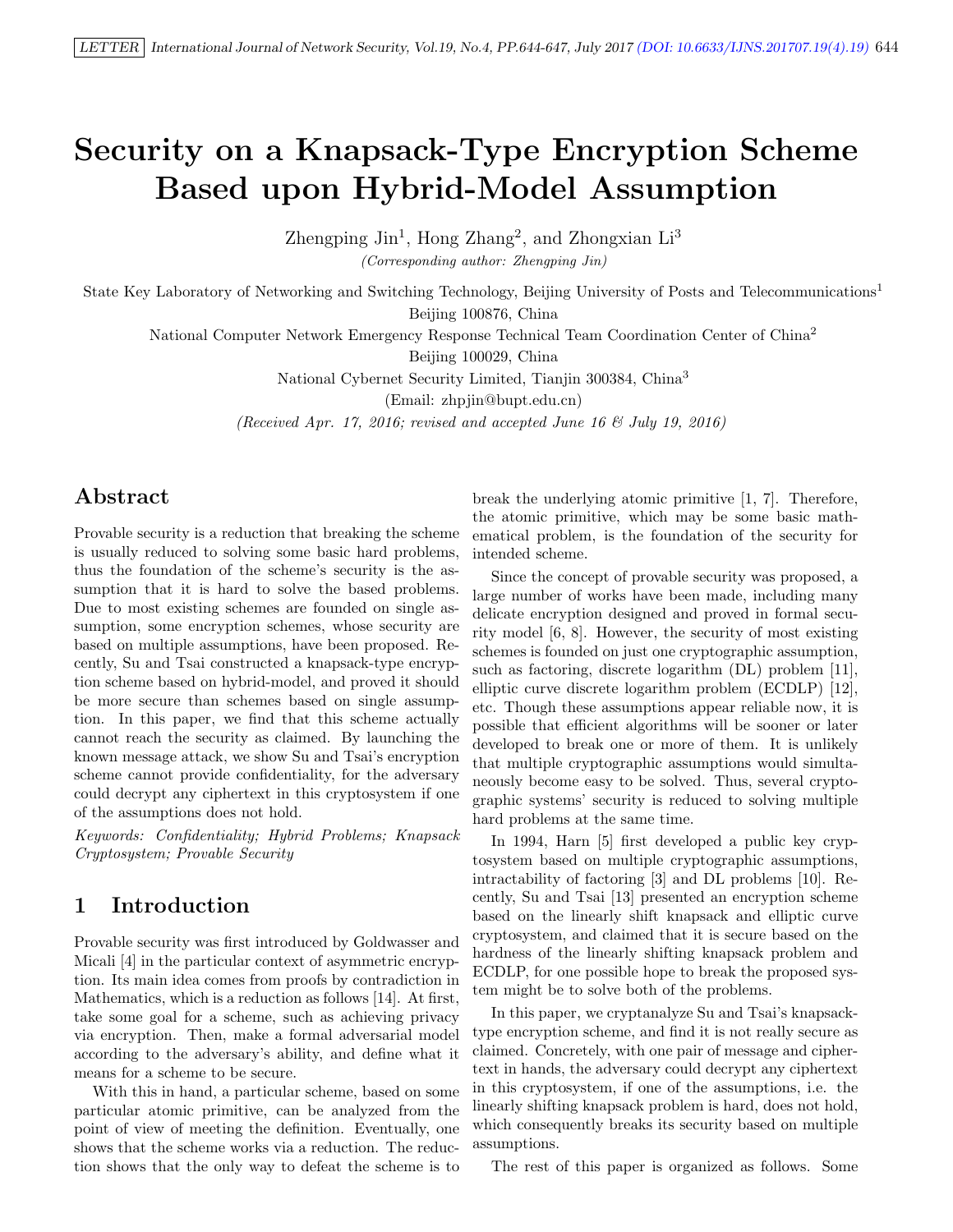preliminary works are given in Section 2. Then, Su and Tsai's knapsack-type encryption scheme is recalled and our attack on its security is described in Section 3. Finally, some conclusions are drawn in Section 4.

## 2 Preliminaries

In this section, we briefly review some basic concepts used in this paper, including bilinear pairings, the knapsack problem, the linearly shift knapsack algorithm and the computational knapsack Diffie-Hellman problem.

#### 2.1 Bilinear Pairings

Let  $\mathbb{G}$  and  $\mathbb{G}_T$  be groups of prime order q and P be a generator of G. The map  $e : \mathbb{G} \times \mathbb{G} \to \mathbb{G}_T$  is said to be an admissible bilinear pairing if the following three conditions hold true:

- 1) Bilinearity: for all  $a, b \in \mathbb{Z}_q$ , we have  $e(aP, bP) =$  $e(P, P)^{ab}$ .
- 2) Non-degeneracy:  $e(P, P) \neq 1_{\mathbb{G}_T}$ .
- 3) Computability: e is efficiently computable.

It is noted that the map  $e$  is symmetric since  $e(aP,bP) = e(P,P)^{ab} = e(bP,aP)$  and we refer reader to [2] for more details on the construction of such pairings.

#### 2.2 Knapsack Problem

The knapsack problem is a typical problem of combinatorial optimization, and 0/1 knapsack problem is one of the most basic cases, which is presented as follows [13].

- Problem instance:  $K = (k_1, k_2, \dots, k_n, t)$ , where  $k_1, k_2, \dots, k_n$  and t are positive integers.  $k_1, k_2, \dots, k_n$  are called sizes and t is called the target sum.
- Question: Is there a 0-1 vector  $S = (x_1, x_2, \dots, x_n)$  such that  $\sum_{n=1}^{\infty}$  $\sum_{i=1} x_i k_i = t?$

It is easy to solve the knapsack problem when  $(k_1, k_2, \dots, k_n)$  is a superincreasing sequence, in which the next term of the sequence is greater than the sum of all preceding terms. However, it is assumed that the knapsack problem for the general case cannot be solved in probabilistic polynomial time (PPT).

### 2.3 Linearly Shift Knapsack Cryptosystem

Based on Laih et al's method [9], Su and Tsai [13] proposed the high density knapsack algorithm and the linearly shift knapsack algorithm described as follows, which are used to generate the system parameters of their encryption scheme.

- High density knapsack algorithm:
	- **Step 1:** Let  $\overline{a} = (a_1, a_2, \dots, a_n)$  be a superincreasing sequence, and select two integers  $w, m$  satisfying  $gcd(w, m) = 1$ , where  $m > \sum_{n=1}^{\infty}$  $\sum_{i=1}^{\infty} a_i.$
	- Step 2: Calculate the original enciphering keys  $b_i \equiv$  $a_i \times w \mod m$  for all i.
	- **Step 3:** Compute the high density sequence  $\overline{b'}$  =  $(b'_1, b'_2, \cdots, b'_n)$ , where  $b'_i \equiv b_i \mod w$ , then  $b_i' < w$  for all *i*.
	- **Step 4:** Calculate  $\bar{c} = (c_1, c_2, \dots, c_n)$ , where  $c_i$  $\lfloor b_i/w \rfloor$ , then  $0 \leq c_i \leq v$ , and compute the deciphering keys  $a'_i = a_i - c_i$ , where  $v = \lfloor m/w \rfloor$ (here  $|x|$  is a floor function, representing the largest integer value smaller than  $x$ ).
- Linearly shift knapsack algorithm:
	- Step 5: As high density knapsack algorithm, calculate a high density knapsack sequence  $\overline{b'}$  =  $(b'_1, b'_2, \cdots, b'_n).$
	- **Step 6:** Choose a random binary sequence  $\bar{t}$  =  $(t_1, t_2, \dots, t_n)$ , and an integer k with  $0 <$  $k < \min\{b_i'\}$  for  $t_i = 1$ . Then  $b_i'$  are linearly shifted by performing  $e_i = b'_i - kt_i$  and  $\overline{e} = (e_1, e_2, \dots, e_n)$  which is published as the public enciphering key.

# 3 Chosen Plaintext Attack on Su and Tsai's Encryption Scheme

To analyze the security of Su and Tsai's encryption scheme [13], we first recall their descriptions as follows.

#### System setup:

The receiver Alice selects the domain parameters which are comprised of:

- The field order  $q$ .
- Two coefficients  $a, b \in F_q$  that define the equation of the elliptic curve E over  $F_q$ .
- The number of points in  $E(F_q)$ , denoted as  $\sharp E(F_q)$ .
- Two field elements  $x_P$  and  $y_P$  in  $F_q$  that define a finite point  $P = (x_P, y_P)$ . P has a prime order  $q'$  and is called the base point.
- A one-way hash function  $f(.)$ .
- Parameters  $(w, m, k, r_A, \overline{a})$  as his private keys, where  $m < q', r_A \in \mathbb{Z}_{q'}^*$ .
- A random binary sequence  $\bar{t}$ .
- Public keys  $\overline{e} = (e_1, e_2, \dots, e_n)$  and  $Q_A = r_A P$ .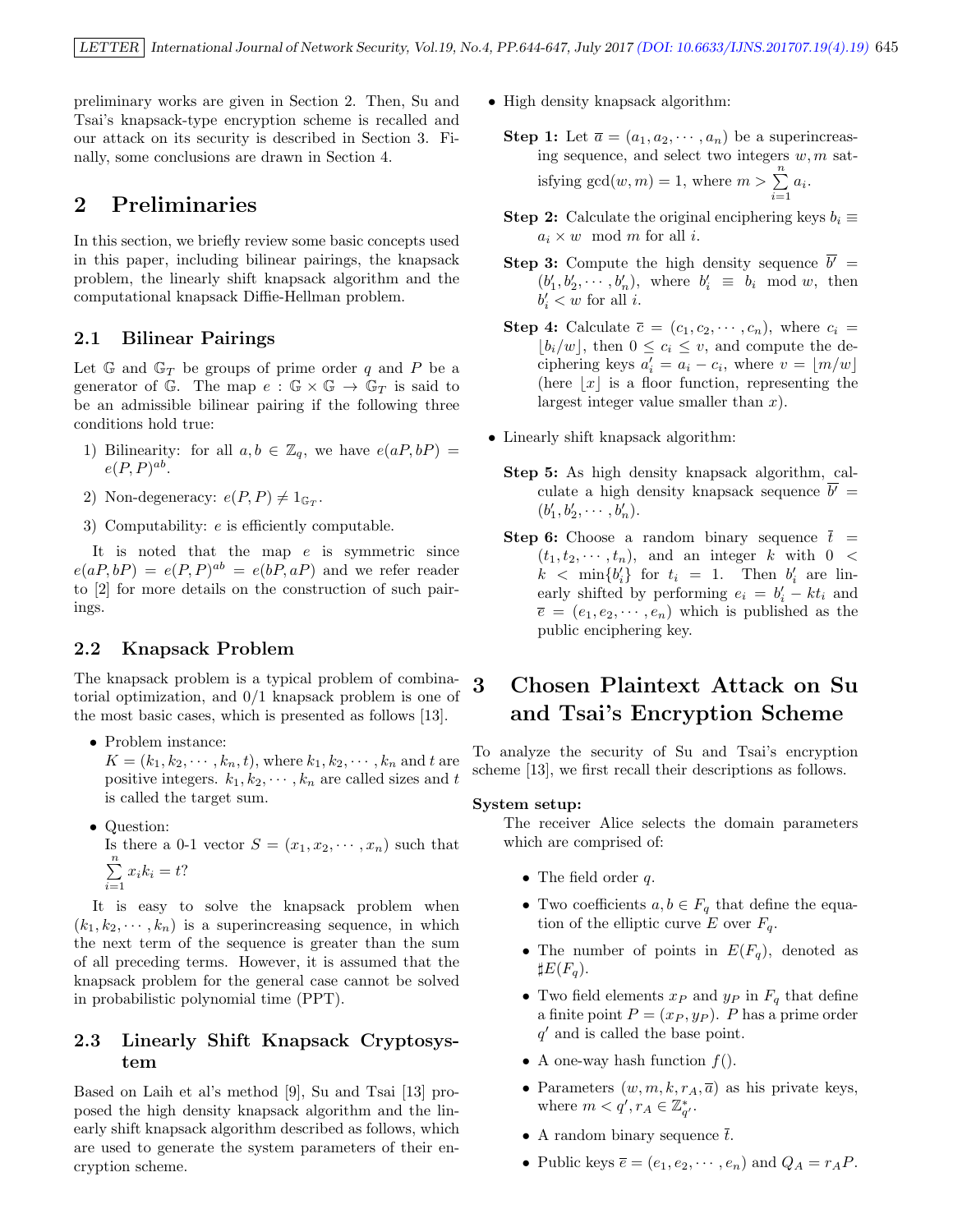#### Encryption:

To encrypt the message  $\bar{x}$  to Alice, Bob picks up his secret key  $r_B$ , publishes his public key  $Q_B = r_B P$ and computes the ciphertext pair message  $\bar{x}$  using Alice's public keys  $\overline{e} = (e_1, e_2, \dots, e_n)$  and  $Q_A$ . The encryption phase is as follows:

• Bob encodes the plaintext message

$$
\overline{x}=(x_1,\cdots,x_n),
$$

where  $x_i = 0$  or 1, for  $i = 1, 2, \dots, n$ .

• Produces the ciphertext

$$
E(\overline{x}) = ((k_1, k_2) + r_B Q_A),
$$

where  $k_1 = \sum_{i=1}^n x_i e_i, k_2 = f(Q_A, Q_B)$ .

• Sends  $E(\overline{x}) = ((k_1, k_2) + r_B Q_A)$  to Alice.

#### Decryption:

To receive the ciphertext  $E(\overline{x})$ , Alice computes with his secret key  $r_A$  and Bob's public information  $Q_B$ . To decrypt the knapsack value, Alice multiplies the Bob's public point using his secret key  $r_A$  and subtracts the result from  $E(\overline{x})$ :

$$
D(E(\overline{x})) = (k_1, k_2) + r_B Q_A - r_A Q_B.
$$

Before computing the knapsack value, Alice needs to verify whether  $k_2$  is sent from Bob by checking  $k_2 \stackrel{?}{=}$  $f(Q_A, Q_B)$  and computing  $k_1$  which should be the plaintext point, corresponding to the message bit is 1.

Once Alice, knowing the private key  $w^{-1}$ , can remove  $k_1 = \sum_{n=1}^{n}$  $\sum_{i=1} x_i e_i$  from the ciphertext, and hence retrieve the plaintext information  $\bar{x}$ :

Since

$$
s \times w^{-1} \equiv \left(\sum_{i=1}^{n} b'_i x_i\right) \times w^{-1} \mod m
$$

$$
\equiv \sum_{i=1}^{n} (e_i + kt_i) x_i \times w^{-1}
$$

$$
\equiv k_1 \times w^{-1} + kw^{-1} \times \sum_{i=1}^{n} t_i x_i \mod m
$$

and  $0 \leqslant \sum^{n}$  $\sum_{i=1}^n t_i x_i \leqslant \sum_{i=1}^n$  $\sum_{i=1}^{n} t_i \leq n$ , Alice can obtain the correct  $s \times w^{-1}$  mod m at most  $y + 1 \leq n + 1$  times and get  $\bar{x}$  from  $s \times w^{-1}$  by his superincreasing sequence  $\overline{a} = (a_1, a_2, \cdots, a_n), \text{ for } s \times w^{-1} = \sum_{n=1}^{\infty}$  $\sum_{i=1} a_i x_i$ . The correctness can be easily verified through normal enciphering procedures with the corresponding retrieved  $\bar{x}$  by check- $\frac{n}{\ln n}$  $\sum_{i=1}^{n} x_i e_i \stackrel{?}{=} k_1$ , as it is assumed that the system is one-to-one.

Su and Tsai [13] heuristically analyzed the security of their encryption scheme, and claimed that, one possible

hope to break their cryptosystem might be to solve the linearly shifting knapsack problem and the elliptic curve cryptography system simultaneously, which is computationally infeasible for the opponents.

However, we will show that, if one adversary could only solve the linearly shifting knapsack problem but not the ECDLP, it might endanger the security of their scheme, which means it's not really secure based on hybrid-model assumption. Su and Tsai [13] defined the security of a cryptosystem that is evaluated by the amount of time needed to break it, where breaking a cryptosystem means finding the private key used to encrypt a message. However, it is also a fatal destruction for some flawed encryption schemes that any adversary can obtain the plaintext or parts of plaintext from ciphertext without the help of the private key. So what is a secure encryption scheme? It is not an easy question to answer. In fact, a widely accepted security property for encryption is the ciphertext indistinguishability [8], which is very important for maintaining the confidentiality of encrypted communications. Intuitively, if a cryptosystem possesses the property of indistinguishability, then an adversary will be unable to distinguish pairs of ciphertexts based on the message they encrypt. Furthermore, according to the adversary's capability, the security property for encryption can be divided into indistinguishability under chosen plaintext attack(IND-CPA), chosen ciphertext attack(IND-CCA1) and adaptive chosen ciphertext attack(IND-CCA2). IND-CPA is considered a basic requirement for most provably secure public key cryptosystems, though some schemes also provide stronger security that are IND-CCA1 and IND-CCA2. In the following, we show that Su and Tsai's scheme cannot provide the property of IND-CPA, to say nothing of IND-CCA1 or IND-CCA2. More exactly, with an assumed algorithm that can solve the linearly shifting knapsack problem, the adversary can decrypt any ciphertext from Bob to Alice if he successfully gets a corresponding ciphertext to his chosen message, which contradicts Su and Tsai's claim.

Once the adversary got the ciphertext for some message  $\overline{x} = (x_1, \dots, x_n)$ , denoted as  $\sigma$ , he could calculate

$$
r_B Q_A = \sigma - (k_1, k_2),
$$

where  $k_1 = \sum_{ }^{n}$  $\sum_{i=1} x_i e_i, k_2 = f(Q_A, Q_B)$ . Then, for arbitrary ciphertext  $\sigma^*$  from Bob to Alice, the adversary could compute

$$
D(E(\overline{x}^*)) = \sigma^* - r_B Q_A = (k_1^*, k_2^*)
$$

without any part of Alice or Bob's secret key  $r_A$  or  $r_B$ , where  $\overline{x^*} = (x_1^*, \dots, x_n^*)$  is the intended plaintext and  $k_1^* = \sum_{ }^n$  $i=1$  $x_i^*e_i$  is its corresponding knapsack sum. Consequently, the adversary could get the plaintext  $\overline{x^*}$  from  $k_1^*$ according to the assumed algorithm of solving the linearly shifting knapsack problem.

During the whole attacking process above, no algorithm concerning the ECDLP is needed, but the value